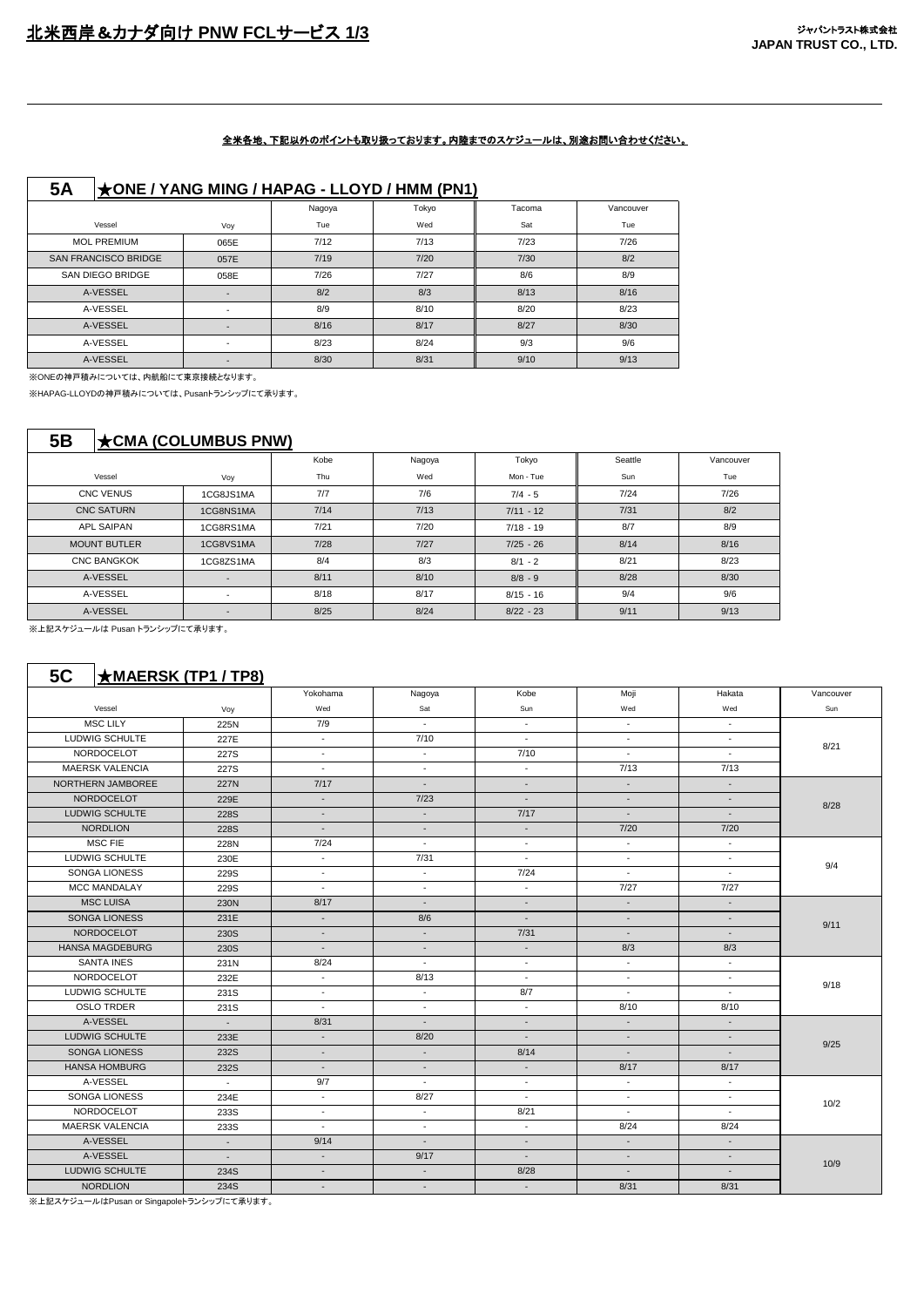#### 全米各地、下記以外のポイントも取り扱っております。内陸までのスケジュールは、別途お問い合わせください。

| 6A<br>$\star$ MSC (MAPLE) |               |          |                          |                |  |  |  |  |  |  |
|---------------------------|---------------|----------|--------------------------|----------------|--|--|--|--|--|--|
|                           |               | Yokohama | Prince Rupert            | Vancouver      |  |  |  |  |  |  |
| Vessel                    | Voy           | Sun      | Tue                      | Sat            |  |  |  |  |  |  |
| <b>MSC LILY</b>           | <b>UM225N</b> | 7/3      | 7/12                     | 7/16           |  |  |  |  |  |  |
| <b>BLANK SAILING</b>      | ۰             |          |                          |                |  |  |  |  |  |  |
| <b>MSC MUNDRA</b>         | <b>UM227N</b> | 7/17     | 7/26                     | 7/30           |  |  |  |  |  |  |
| NORTHERN JAMBOREE         | <b>UM228N</b> | 7/24     | 8/2                      | 8/6            |  |  |  |  |  |  |
| <b>BLANK SAILING</b>      | ۰             | ٠        | $\overline{\phantom{a}}$ | $\overline{a}$ |  |  |  |  |  |  |
| A-VESSEL                  |               | 8/7      | 8/16                     | 8/20           |  |  |  |  |  |  |
| A-VESSEL                  | ٠             |          | 8/23                     | 8/27           |  |  |  |  |  |  |
| A-VESSEL                  |               | 8/21     | 8/30                     | 9/3            |  |  |  |  |  |  |

## **6B** ★**MSC (EAGLE EXPRESS)**

|                         |                          | Osaka  | Kobe                     | Hakata                   | Tokyo                    | Yokohama                 | Nagoya                   | Vancouver |
|-------------------------|--------------------------|--------|--------------------------|--------------------------|--------------------------|--------------------------|--------------------------|-----------|
| Vessel                  | Voy                      | Sun    | Mon                      | Tue                      | Mon                      | Mon                      | Thu                      | Wed       |
| ZHU CHENG XIN ZHOU      | <b>HT226A</b>            | 7/3    | 7/4                      | 7/5                      | $\sim$                   | $\sim$                   | $\sim$                   |           |
| <b>BLANK SAILING</b>    | $\sim$                   | $\sim$ | $\sim$                   | $\sim$                   | $\sim$                   | $\sim$                   | $\sim$                   | 7/27      |
| NORTHERN DECISION       | <b>HI225R</b>            | $\sim$ | $\sim$                   | $\sim$                   | 6/20                     | $\sim$                   | 6/23                     |           |
| ZHU CHENG XIN ZHOU      | <b>HT227A</b>            | 7/10   | 7/11                     | 7/12                     | $\sim$                   | $\sim$                   | $\overline{\phantom{a}}$ |           |
| <b>TYNDALL</b>          | 223S                     | $\sim$ | $\overline{\phantom{a}}$ | $\sim$                   | $\sim$                   | 7/11                     | $\sim$                   | 8/3       |
| <b>MSC IMMA</b>         | <b>HI226R</b>            | $\sim$ | $\overline{\phantom{a}}$ | $\sim$                   | 6/27                     | $\sim$                   | 6/30                     |           |
| ZHU CHENG XIN ZHOU      | <b>HT228A</b>            | 7/17   | 7/18                     | 7/19                     | $\sim$                   | ×                        | $\sim$                   |           |
| <b>MAERSK LABERINTO</b> | 224S                     | $\sim$ | $\overline{\phantom{a}}$ | $\sim$                   | $\sim$                   | 7/18                     | $\overline{\phantom{a}}$ | 8/10      |
| <b>MSC REBECCA</b>      | <b>HI227R</b>            | $\sim$ | $\sim$                   | $\sim$                   | 7/4                      | ÷.                       | 7/7                      |           |
| ZHU CHENG XIN ZHOU      | <b>HT229A</b>            | 7/24   | 7/25                     | 7/26                     | $\overline{\phantom{a}}$ | $\sim$                   | $\sim$                   |           |
| <b>BLANK SAILING</b>    | ÷.                       | $\sim$ | $\sim$                   | $\sim$                   | $\overline{\phantom{a}}$ | ٠                        | $\blacksquare$           | 8/17      |
| NORTHERN DECISION       | <b>HI228R</b>            | $\sim$ | $\overline{\phantom{a}}$ | $\sim$                   | 7/11                     | $\overline{\phantom{a}}$ | 7/14                     |           |
| ZHU CHENG XIN ZHOU      | <b>HT230A</b>            | 7/31   | 8/1                      | 8/2                      | $\sim$                   | $\sim$                   | $\sim$                   |           |
| <b>MAERSK SINGAPORE</b> | 226S                     | $\sim$ | $\overline{\phantom{a}}$ | $\sim$                   | $\sim$                   | 8/1                      | $\sim$                   | 8/24      |
| <b>MSC IMMA</b>         | <b>HI229R</b>            | $\sim$ | $\overline{\phantom{a}}$ | $\sim$                   | 7/18                     | $\blacksquare$           | 7/21                     |           |
| A-VESSEL                | $\sim$                   | 8/7    | 8/8                      | 8/9                      | $\overline{\phantom{a}}$ |                          | $\sim$                   |           |
| A-VESSEL                | $\sim$                   | $\sim$ | $\blacksquare$           | $\sim$                   | $\sim$                   | 8/8                      | $\overline{\phantom{a}}$ | 8/31      |
| A-VESSEL                | ٠                        | $\sim$ | $\overline{\phantom{a}}$ | $\sim$                   | 7/25                     | $\sim$                   | 7/28                     |           |
| A-VESSEL                | $\sim$                   | 8/14   | 8/15                     | 8/16                     | $\sim$                   | $\sim$                   | $\overline{\phantom{a}}$ |           |
| A-VESSEL                | ٠                        | $\sim$ | $\blacksquare$           | $\sim$                   | $\sim$                   | 8/15                     | $\sim$                   | 9/7       |
| A-VESSEL                | $\sim$                   | $\sim$ | $\overline{\phantom{a}}$ | $\sim$                   | 8/1                      | $\sim$                   | 8/4                      |           |
| A-VESSEL                | $\overline{\phantom{a}}$ | 8/21   | 8/22                     | 8/23                     | $\sim$                   | $\overline{\phantom{a}}$ | $\overline{\phantom{a}}$ |           |
| A-VESSEL                | $\sim$                   | $\sim$ | $\mathbb{Z}^2$           | $\blacksquare$           | $\overline{\phantom{a}}$ | 8/22                     | $\mathbb{Z}^2$           | 9/14      |
| A-VESSEL                | ٠                        | $\sim$ | $\overline{\phantom{a}}$ | $\overline{\phantom{a}}$ | 8/8                      | $\overline{\phantom{a}}$ | 8/11                     |           |

-<br>※上記スケジュールはPusan or Xiamenトランシップにて承ります。

### **6C** ★**ZIM (ZP8 / ZP9)**

|                      |                          | Tokyo                    | Yokohama                 | Nagoya                   | Osaka                    | Kobe                     | Vancouver |  |  |
|----------------------|--------------------------|--------------------------|--------------------------|--------------------------|--------------------------|--------------------------|-----------|--|--|
| Vessel               | Voy                      | Fri / Tue - Wed          | Fri / Tue                | Wed                      | Tue                      | Tue                      | Sat       |  |  |
| <b>DONGJIN VENUS</b> | 0130N                    | 7/1                      | 7/1                      | $\sim$                   | $\sim$                   | $\sim$                   |           |  |  |
| PACIFIC QINGDAO      | 2226W                    | $6/28 - 29$              | 6/28                     | ÷.                       | ÷.                       |                          | 7/23      |  |  |
| JJ TOKYO             | 2226W                    | $\overline{\phantom{a}}$ | $\overline{\phantom{a}}$ | 6/29                     | ÷.                       | $\mathbf{r}$             |           |  |  |
| <b>JRS CARINA</b>    | 2226W                    | ÷.                       | $\sim$                   | $\sim$                   | 6/28                     | 6/28                     |           |  |  |
| <b>DONGJIN VENUS</b> | 0131N                    | 7/8                      | 7/8                      | $\overline{\phantom{a}}$ | $\overline{\phantom{a}}$ | ÷                        |           |  |  |
| <b>JRS CARINA</b>    | 2227W                    | $7/5 - 6$                | 7/5                      | $\overline{\phantom{a}}$ | $\frac{1}{2}$            | ÷                        | 7/30      |  |  |
| JJ TOKYO             | 2227W                    | $\sim$                   | $\overline{\phantom{a}}$ | 7/6                      | $\blacksquare$           |                          |           |  |  |
| PACIFIC QINGDAO      | 2227W                    | $\sim$                   |                          | $\overline{\phantom{a}}$ | 7/5                      | 7/5                      |           |  |  |
| <b>DONGJIN VENUS</b> | 0132N                    | 7/15                     | 7/15                     | $\blacksquare$           | $\overline{\phantom{a}}$ | $\sim$                   |           |  |  |
| PACIFIC QINGDAO      | 2228W                    | $7/12 - 13$              | 7/12                     | $\sim$                   | ÷.                       | $\sim$                   | 8/6       |  |  |
| JJ TOKYO             | 2228W                    | $\sim$                   | $\sim$                   | 7/13                     | ÷.                       | $\sim$                   |           |  |  |
| <b>JRS CARINA</b>    | 2228W                    | $\sim$                   | $\sim$                   | $\sim$                   | 7/12                     | 7/12                     |           |  |  |
| <b>DONGJIN VENUS</b> | 0133N                    | $7/22$                   | $7/22$                   |                          | $\overline{\phantom{a}}$ | $\overline{\phantom{a}}$ |           |  |  |
| <b>JRS CARINA</b>    | 2229W                    | $7/19 - 20$              | 7/19                     | $\overline{\phantom{a}}$ | $\overline{\phantom{a}}$ | $\overline{\phantom{a}}$ | 8/13      |  |  |
| JJ TOKYO             | 2229W                    | $\overline{\phantom{a}}$ | $\overline{\phantom{a}}$ | 7/20                     | $\overline{\phantom{a}}$ | ÷                        |           |  |  |
| PACIFIC QINGDAO      | 2229W                    | $\sim$                   | $\overline{\phantom{a}}$ | ÷.                       | 7/19                     | 7/19                     |           |  |  |
| A-VESSEL             | $\sim$                   | 7/29                     | 7/29                     | $\sim$                   | $\sim$                   | $\sim$                   |           |  |  |
| A-VESSEL             | $\overline{\phantom{a}}$ | $7/26 - 27$              | 7/26                     | ٠                        | $\sim$                   | $\overline{\phantom{a}}$ | 8/20      |  |  |
| A-VESSEL             | $\blacksquare$           | $\blacksquare$           | $\blacksquare$           | 7/27                     | $\sim$                   | $\sim$                   |           |  |  |
| A-VESSEL             | $\blacksquare$           | ÷.                       | $\overline{\phantom{a}}$ | $\sim$                   | 7/26                     | 7/26                     |           |  |  |
| A-VESSEL             | $\overline{\phantom{a}}$ | 8/5                      | 8/5                      |                          | $\overline{\phantom{a}}$ | $\overline{\phantom{a}}$ |           |  |  |
| A-VESSEL             | ÷,                       | $8/2 - 3$                | 8/2                      | $\sim$                   | $\blacksquare$           | $\overline{\phantom{a}}$ | 8/27      |  |  |
| A-VESSEL             | $\overline{\phantom{a}}$ | $\blacksquare$           | $\overline{\phantom{a}}$ | 8/3                      | $\overline{\phantom{a}}$ | $\overline{\phantom{a}}$ |           |  |  |
| A-VESSEL             | $\overline{\phantom{a}}$ | $\overline{\phantom{a}}$ | $\overline{\phantom{a}}$ | $\overline{\phantom{a}}$ | 8/2                      | 8/2                      |           |  |  |
| A-VESSEL             | $\overline{\phantom{a}}$ | 8/12                     | 8/12                     | $\blacksquare$           | $\blacksquare$           | $\blacksquare$           |           |  |  |
| A-VESSEL             | ٠                        | $8/9 - 10$               | 8/9                      | $\sim$                   | $\sim$                   | $\blacksquare$           | 9/3       |  |  |
| A-VESSEL             | ÷.                       | ÷.                       | $\sim$                   | 8/10                     | $\sim$                   | $\blacksquare$           |           |  |  |
| A-VESSEL             | $\overline{\phantom{a}}$ | $\sim$                   | $\blacksquare$           | $\sim$                   | 8/9                      | 8/9                      |           |  |  |
| A-VESSEL             | $\sim$                   | 8/19                     | 8/19                     | $\overline{\phantom{a}}$ | $\overline{\phantom{a}}$ | $\overline{\phantom{a}}$ |           |  |  |
| A-VESSEL             |                          | $8/16 - 17$              | 8/16                     | ÷.                       | $\overline{\phantom{a}}$ | $\overline{\phantom{a}}$ | 9/10      |  |  |
| A-VESSEL             | ٠                        | $\overline{\phantom{a}}$ | $\overline{\phantom{a}}$ | 8/17                     | $\blacksquare$           | $\overline{\phantom{a}}$ |           |  |  |
| A-VESSEL             | ÷                        | $\sim$                   | $\overline{\phantom{a}}$ | ٠                        | 8/16                     | 8/16                     |           |  |  |

。<br>※Nagoya/Osaka/Kobe積みについては、Shanghaiトランシップにて承ります。